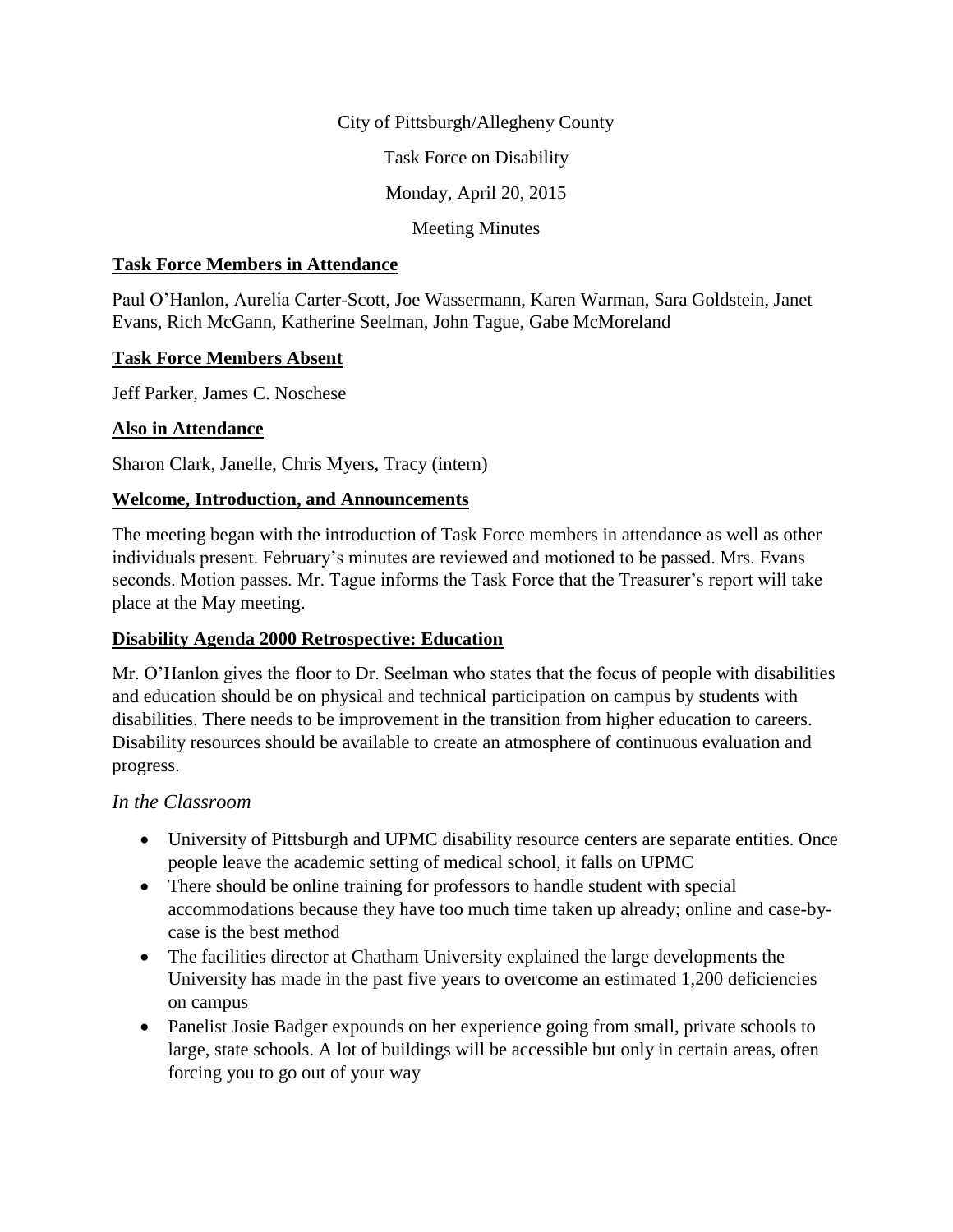- Accessibility needs to be integrated into the foundation of higher learning. Pitt does an excellent job of making their web content and class work accessible. Through the Center for Instructional Design and Distance Education (CIDE), faculty members are able to make their class materials accessible. It is an excellent way to get different accessibility strategies into the classroom
- Professors should be encouraged to explain what they draw on the board when they use it. For math, science, and economic classes specifically so people who are visually impaired can better understand he material
- Make all kinds of media accessible, whether it is a video, PowerPoint, or guest lecturer
- Peer counseling program would provide a way for people with disabilities to share their experiences with others and give them an outlet as well as make connections that may help post-graduation
- Emotional support animals do not have any support under the ADA but they do under the Fair Housing Act. When and where is it acceptable to have them in the classroom however is a very controversial point and varies place to place

# *Employment after Graduation*

- Large challenge regarding the will of people to disclose their disability in terms of employment. The panel suggests a workshop that teaches students that it's alright to disclose their disability. The fear around it is that they will not get a job, or even an interview. How can we eliminate that fear?
	- o Someone suggests that having a panel discussion between people in careers with disabilities and post-graduates with disabilities would be beneficial to lessen the fear associated with disclosing information
- There should be more education for guidance counselors. For instance, does a student belong in a two-year or four-year program? Which program would better fit their needs?
	- o Some guidance counselors and admissions offices go above and beyond to make sure accommodations are met. This is the model we need to extend to other **Universities**
- Mr. McMoreland explains that internships are a great way to give people with disabilities experience to face challenges that they would eventually see in a career

# **Presentation from City of Asylum**

Discussion started by two representatives from City of Asylum concerning a music and theater production that focuses on the history of world economic standards to Pittsburgh. It will involve the disability community in order to tell a collective story. They request help for the workshops and want to know how they can accommodate everybody. The goal is to have two or three performances and to help spread awareness.

Mr. O'Hanlon asks about whether they are looking for hidden, physical, or other kinds of disabilities and the speakers reply that they are looking for anyone who is willing to participate and that they can accommodate. The workshops will take place on May  $25<sup>th</sup>$ .